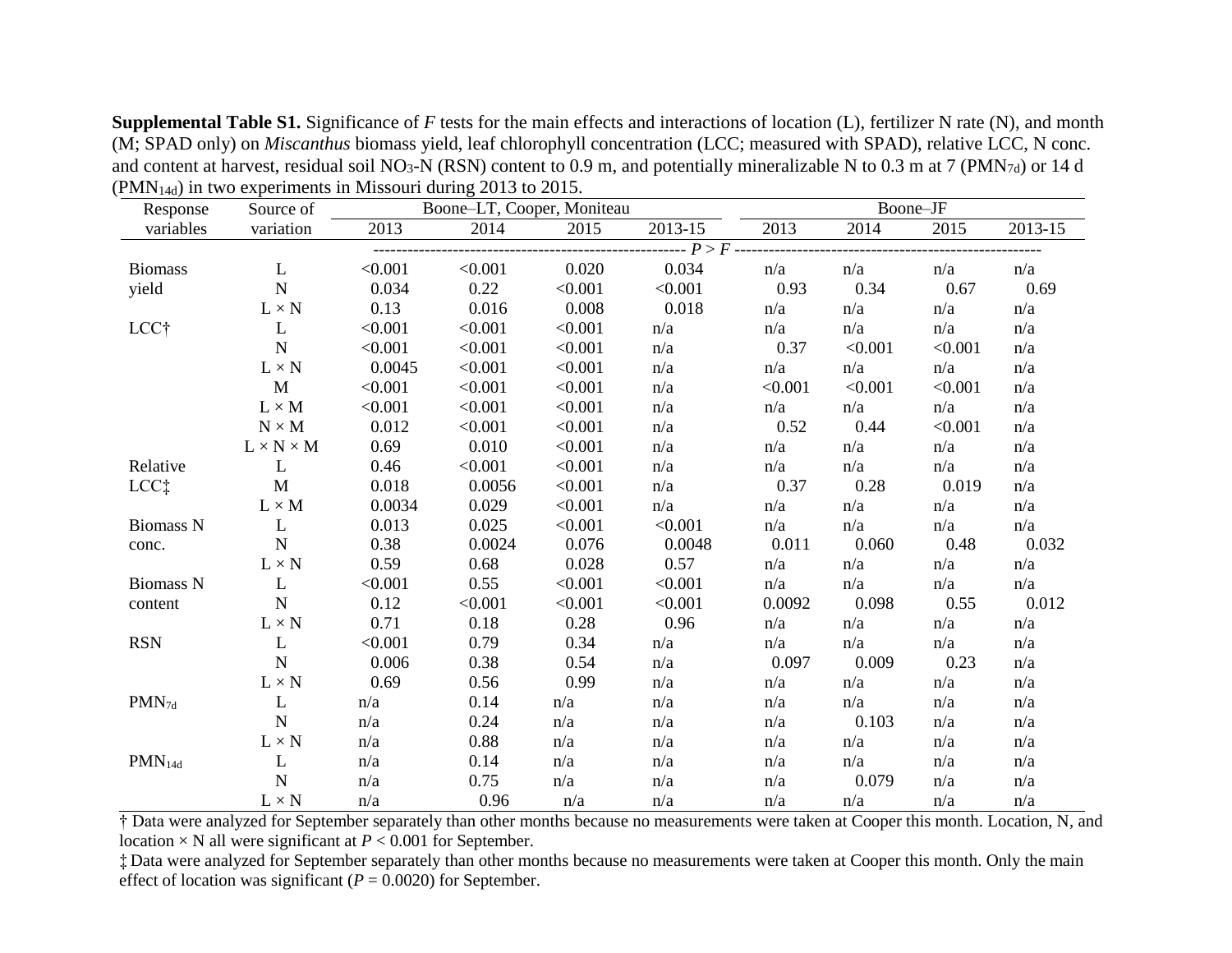| measured with SPAD) in 2013 as affected by location, fertilizer N treatment |          |       |                                              |                     |                     |                  |  |
|-----------------------------------------------------------------------------|----------|-------|----------------------------------------------|---------------------|---------------------|------------------|--|
| (N trt), and month of sampling for two experiments (Exp.) in Missouri.      |          |       |                                              |                     |                     |                  |  |
| Exp.                                                                        | Location | N trt | June                                         | July                | August              | September        |  |
|                                                                             |          |       | ------------ LCC (SPAD values) ------------- |                     |                     |                  |  |
| Young                                                                       | Boone-LT | Avg.  | 44.5aB <sup>†</sup>                          | 39.2bC              | 39.6bC              | $33.0 \text{cC}$ |  |
|                                                                             | Cooper   | Avg.  | 49.8aA                                       | 44.1 <sub>b</sub> B | 45.1 <sub>b</sub> B | 41.8cB           |  |
|                                                                             | Moniteau | Avg.  | 51.2aA                                       | 45.8cA              | 48.5bA              | 44.2dA           |  |
|                                                                             | Avg.     |       | 44.4aD                                       | 40.5 <sub>b</sub> C | 42.0 <sub>b</sub> C | 37.9cC           |  |
|                                                                             | Avg.     | 2     | 47.9aC                                       | 42.8 <sub>b</sub> B | 42.1 <sub>b</sub> C | 37.6cC           |  |

**Supplemental Table S2.** *Miscanthus* leaf chlorophyll concentration (LCC; measured with SPAD) in 2013 as affected by location, fertilizer N treatment

† Within experiment and among locations or N trts, lowercase letters represent differences in leaf chlorophyll between month of sampling and uppercase letters represent differences in locations or N treatments within a month.

Mature Boone–JF Avg. 47.1a 44.0b 44.7b 41.6c

**Supplemental Table S3.** Relative (nonfertilized / highest N rate) *Miscanthus* leaf chlorophyll concentration (measured with SPAD) in 2013 to 2015 by location and month of sampling for two experiments (Exp.) in Missouri.

Avg. 3 49.9aB 43.7cAB 45.2bB 40.6dB Avg. 4 51.8aA 45.1cA 48.2bA 42.6dA

| Exp.   | Location | Year | May       | June                | July              | August                   | September           |
|--------|----------|------|-----------|---------------------|-------------------|--------------------------|---------------------|
| Young  | Cooper   | 2013 | $\cdot$ † | 0.92aAt             | 0.92aA            | 0.90aA                   | 0.90aA              |
|        | Boone-LT |      |           | 0.76cB              | 0.90abA           | 0.87 <sub>b</sub> A      | 0.95aA              |
|        | Moniteau |      |           | 0.90aA              | 0.94aA            | 0.89aA                   | 0.89aA              |
|        |          |      |           |                     |                   |                          |                     |
|        | Cooper   | 2014 | 0.96aA    | 0.85bcA             | 0.90abA           | 0.90abA                  |                     |
|        | Boone-LT |      | 0.78aC    | 0.72aB              | 0.64bB            | 0.63 <sub>b</sub> B      | $0.70B\$            |
|        | Moniteau |      | 0.88aB    | 0.87aA              | 0.87aA            | 0.87aA                   | 0.95A               |
|        | Cooper   | 2015 | 0.95aA    | 0.84 <sub>b</sub> A | 0.85abA           | 0.88abA                  | 0.87abA             |
|        | Boone–LT |      | 0.94aA    | 0.61cB              | 0.72bcB           | $0.69$ <sub>b</sub> $CB$ | 0.69 <sub>bCB</sub> |
|        | Moniteau |      | 0.89aA    | 0.88aA              | 0.84aA            | 0.89aA                   | 0.91aA              |
| Mature | Boone–JF | 2013 |           | 0.95a               | 1.0a              | 1.0a                     | 1.02a               |
|        |          | 2014 | 0.91a     | 0.93a               | 0.94a             | 0.99a                    | 0.96a               |
|        |          | 2015 | 1.01a     | 0.93 <sub>b</sub>   | 0.90 <sub>b</sub> | 0.99a                    | 1.03a               |

† Data were not collected.

‡ Within experiment and year, lowercase letters represent differences in relative leaf chlorophyll between month of sampling and uppercase letters represent differences in locations within a month.

§ Data were analyzed for September separately than other months because no measurements were taken at Cooper this month.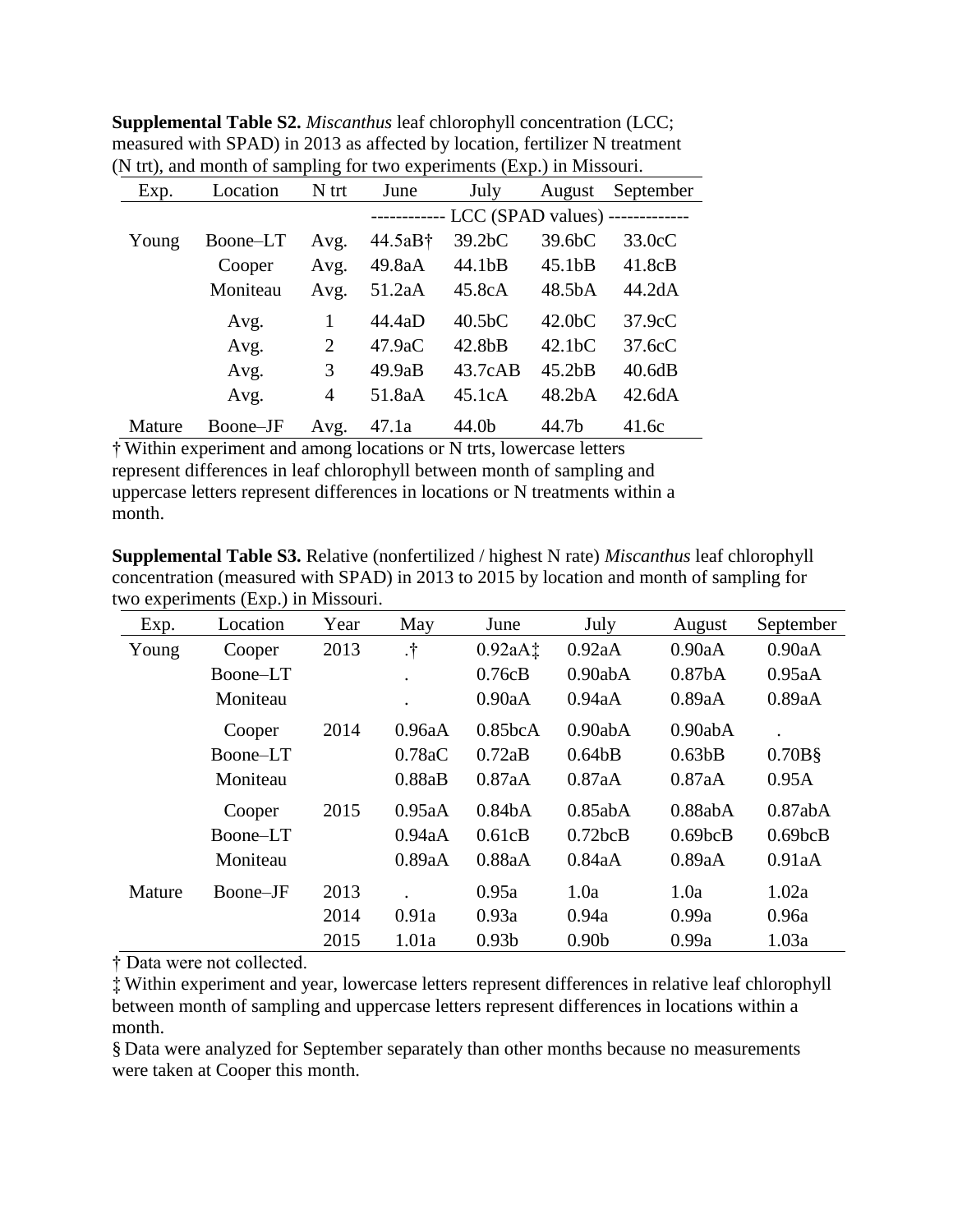**Supplemental Figure S1**. SPAD values in 2014 for young stands at Boone–LT, Cooper and Moniteau and a mature stand at Boone–JF by month of measurement and fertilizer N rate treatment. Within sites, years, and months, lowercase letters above means denote significant differences among N rate treatments. Within years and months for the three sites with young stands, uppercase letters above means denote differences among sites by N rates. Uppercase letters at Boone–JF denote differences among months.